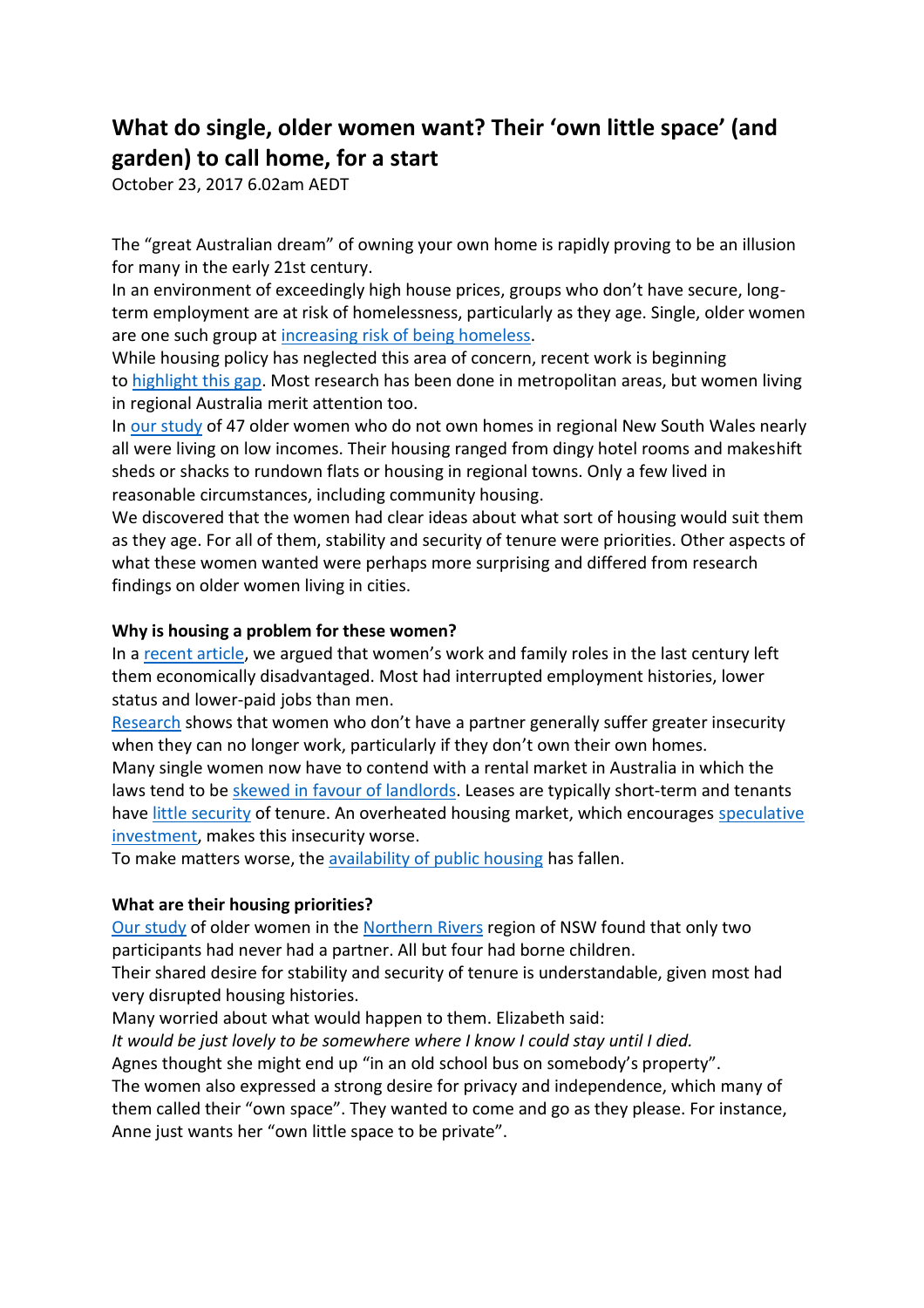Many women linked their desire for security, privacy and independence to their age and their gender. Jane, for example, associated wanting her own kitchen space with being a woman.

In contrast to some [research](https://www.researchgate.net/profile/Andrea_Sharam/publication/280245079_Voices_of_midlife_women_facing_housing_insecurity/links/55af583208aed9b7dcddb7f6.pdf) on this group in cities, our participants insisted they did not wish to share housing with other women. They spoke quite vehemently at times – Susan would rather live in a tent than share housing.

What was surprising was that nearly all the women wanted some sort of garden, even if it was a tiny space. This was almost as important as their need for security and independence.



A few women said they would rather be homeless that give up their pet.

Finally, the women wanted to have space to accommodate their grandchildren and pets. They saw their role as being able to provide a base for their family and to nurture their grandchildren. This seems to reflect more traditional notions of women's caring responsibilities, which were more widespread last century when these women were young. We know that pets play a significant role in [fostering mental and emotional health](http://www.center4research.org/benefits-pets-human-health/) in older people. We also know that describing pets as family members is part of a **broader trend in** [Australia](http://www.tandfonline.com/doi/abs/10.1080/14036090600813760). In our study, one participant minded the "grand-dogs" when her daughter was away.

A few women even said they would rather be homeless that give up their pet, such was their attachment. But, for many, lack of secure tenure and independence meant they were denied this source of emotional security.